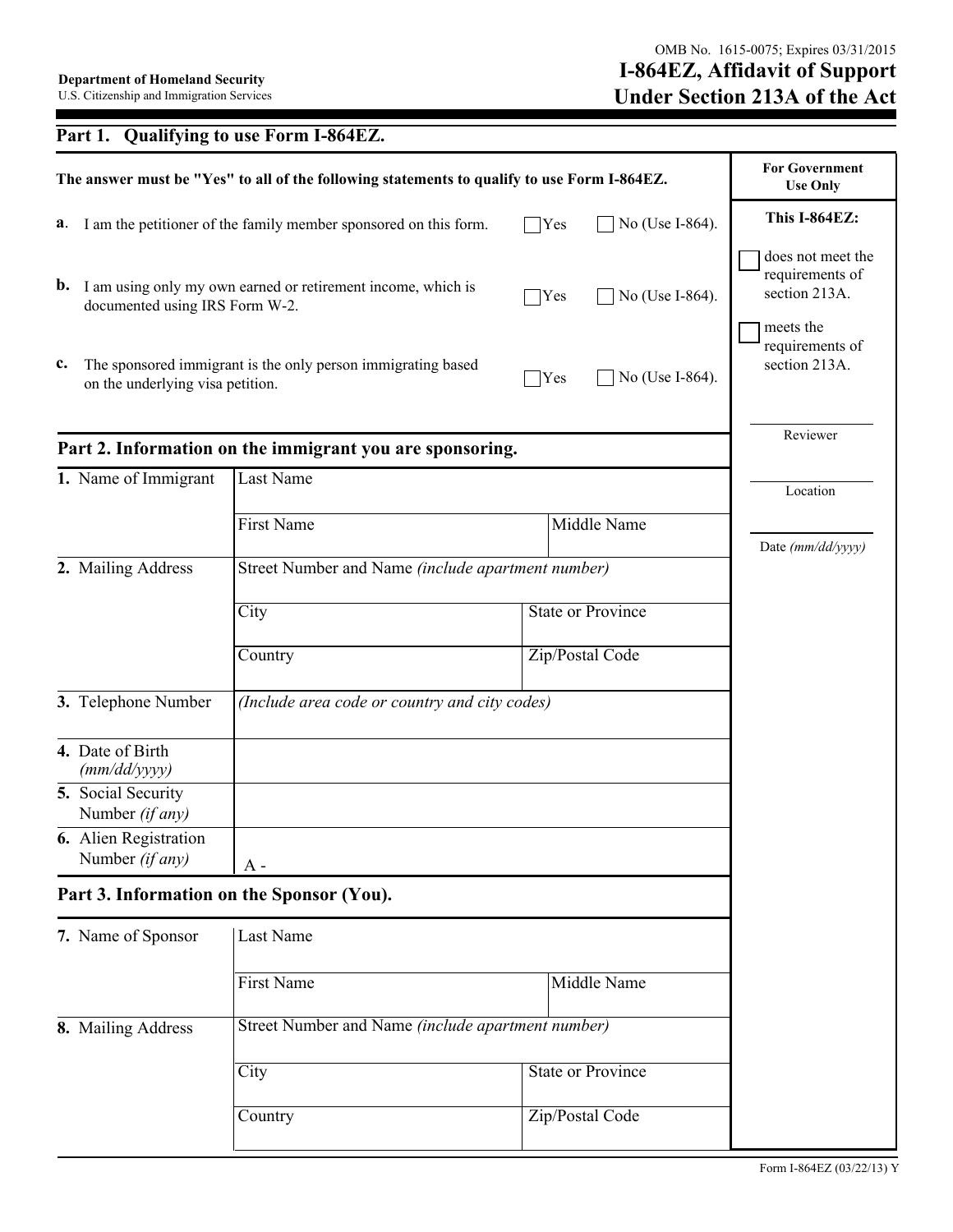| Part 3. Information on the Sponsor (You).                                                                                                        |                                                                       | (Continued.)             |  |                          |                                          |
|--------------------------------------------------------------------------------------------------------------------------------------------------|-----------------------------------------------------------------------|--------------------------|--|--------------------------|------------------------------------------|
| 9. Place of Residence<br>(if different from                                                                                                      | Street Number and Name (include apartment number)                     |                          |  |                          | <b>For Government</b><br><b>Use Only</b> |
| mailing address)                                                                                                                                 | City                                                                  |                          |  | <b>State or Province</b> |                                          |
|                                                                                                                                                  | Country                                                               |                          |  | Zip/Postal Code          |                                          |
| 10. Country of Domicile                                                                                                                          | Country                                                               |                          |  |                          |                                          |
| 11. Date of Birth<br>(mm/dd/yyyy)                                                                                                                |                                                                       |                          |  |                          |                                          |
| 12. Place of Birth                                                                                                                               | City                                                                  | <b>State or Province</b> |  | Country                  |                                          |
| 13.U.S. Social Security<br>Number (required)                                                                                                     |                                                                       |                          |  |                          |                                          |
| 14. Citizenship/Residency<br>I am a U.S. citizen                                                                                                 | I am a Lawful Permanent Resident. My alien registration number is A - |                          |  |                          |                                          |
| 15. Military Service<br>Yes                                                                                                                      | I am currently on active duty in the U.S. armed services.<br>No       |                          |  |                          |                                          |
| Part 4. Sponsor's household size.                                                                                                                |                                                                       |                          |  |                          |                                          |
| 16. Your Household Size - Do not count anyone twice.                                                                                             |                                                                       |                          |  |                          |                                          |
| $\overline{2}$<br>a. Yourself and the person you are sponsoring on this form.                                                                    |                                                                       |                          |  |                          |                                          |
| <b>b.</b> Your spouse.                                                                                                                           |                                                                       |                          |  |                          |                                          |
| c. Your dependent children under age 21.                                                                                                         |                                                                       |                          |  |                          |                                          |
| d. If you have sponsored any other persons on an I-864 who are<br>now lawful permanent residents in the United States, enter the<br>number here. |                                                                       |                          |  |                          |                                          |
| e. If you have any other dependents listed on you most recent<br>Federal Income tax return, enter the number here.                               |                                                                       |                          |  |                          |                                          |
|                                                                                                                                                  | f. Add together lines a, b, c, d and e and enter the number here.     |                          |  |                          |                                          |
|                                                                                                                                                  | This is your HOUSEHOLD SIZE for the purposes of this form.            |                          |  |                          |                                          |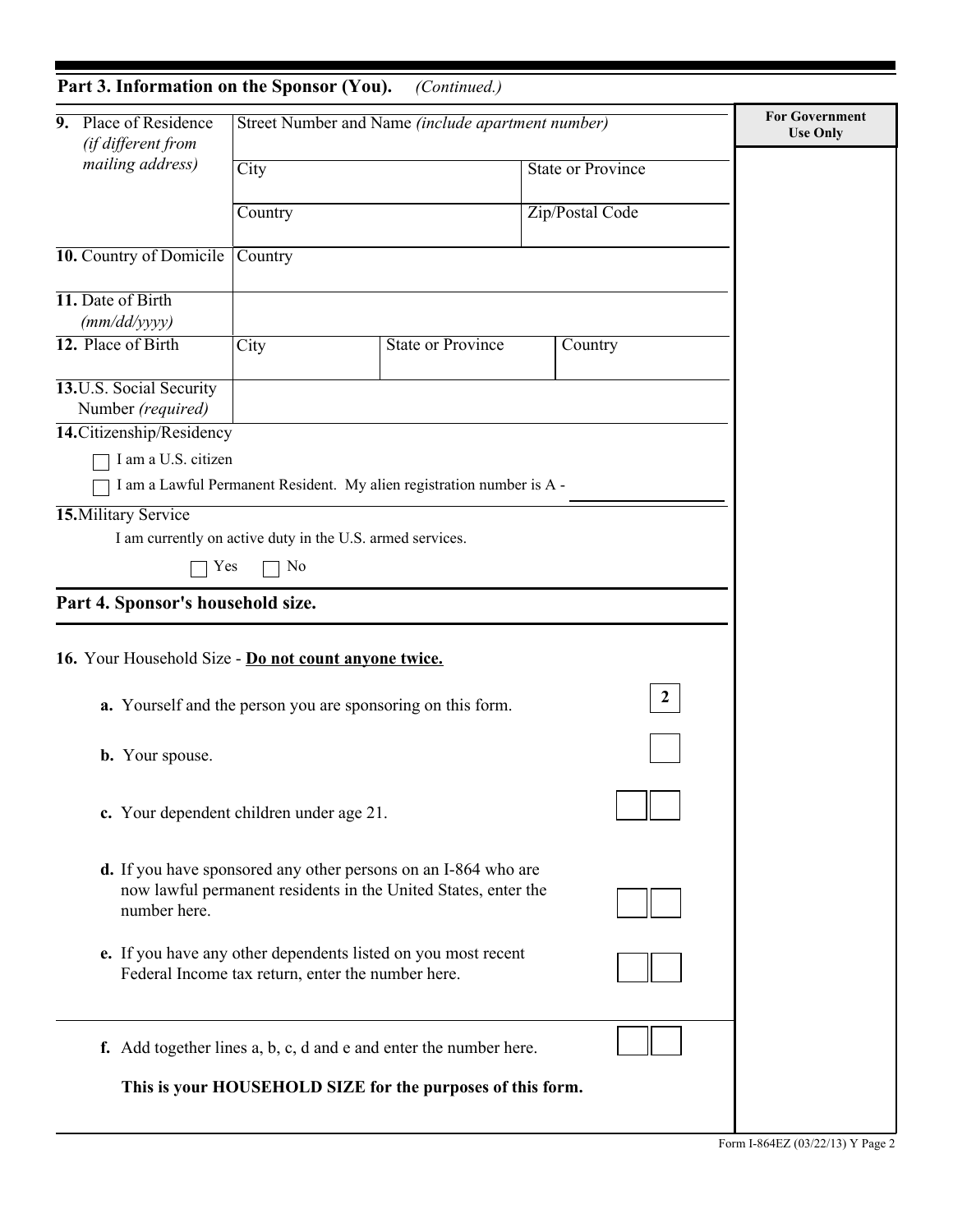## **Part 5. Sponsor's income and employment.**

| 17. I am currently:                                                                                                                                                                                | <b>For Government</b><br><b>Use Only</b> |
|----------------------------------------------------------------------------------------------------------------------------------------------------------------------------------------------------|------------------------------------------|
| Employed as a/an<br>a.                                                                                                                                                                             |                                          |
| Name of Employer (if applicable)                                                                                                                                                                   |                                          |
| Name of Second Employer (if applicable)<br>the control of the control of the control of the control of the control of                                                                              |                                          |
| Retired since (mm/dd/yyyy)<br>b.                                                                                                                                                                   |                                          |
| Name of Former Employer                                                                                                                                                                            |                                          |
| \$<br>18. My individual annual income is currently:                                                                                                                                                |                                          |
| 19. Federal income tax information.                                                                                                                                                                |                                          |
| I have filed a Federal tax return for each of the three most recent tax years. I have attached the<br>required photocopy or transcript of my Federal tax return for only the most recent tax year. |                                          |
| My total income (adjusted gross income on IRS Form 1040EZ) as reported on my Federal tax<br>returns for the most recent three years was:                                                           |                                          |
| <b>Total Income</b><br><b>Tax Year</b>                                                                                                                                                             |                                          |
| (most recent)<br>\$                                                                                                                                                                                |                                          |
| (2nd most recent)                                                                                                                                                                                  |                                          |
| (3rd most recent)<br>$\mathbb{S}$                                                                                                                                                                  |                                          |
| (Optional) I have attached photocopies or transcripts of my Federal tax returns for my second<br>and third most recent tax years.                                                                  |                                          |

## **Part 6. Sponsor's Contract.**

*Please note that, by signing this Form I-864EZ, you agree to assume certain specific obligations under the Immigration and Nationality Act and other Federal laws. The following paragraphs describe those obligations. Please read the following information carefully before you sign the Form I-864EZ. If you do not understand the obligations, you may wish to consult an attorney or accredited representative.*

## **What Is the Legal Effect of My Signing a Form I-864EZ?**

If you sign a Form I-864EZ on behalf of any person (called the "intending immigrant") who is applying for an immigrant visa or for adjustment of status to a permanent resident, and that intending immigrant submits the Form I-864EZ to the U.S. Government with his or her application for an immigrant visa or adjustment of status, under section 213A of the Immigration and Nationality Act these actions create a contract between you and the U. S. Government. The intending immigrant's becoming a permanent resident is the "consideration" for the contract.

Under this contract, you agree that, in deciding whether the intending immigrant can establish that he or she is not inadmissible to the United States as an alien likely to become a public charge, the U.S. Government can consider your income and assets to be available for the support of the intending immigrant.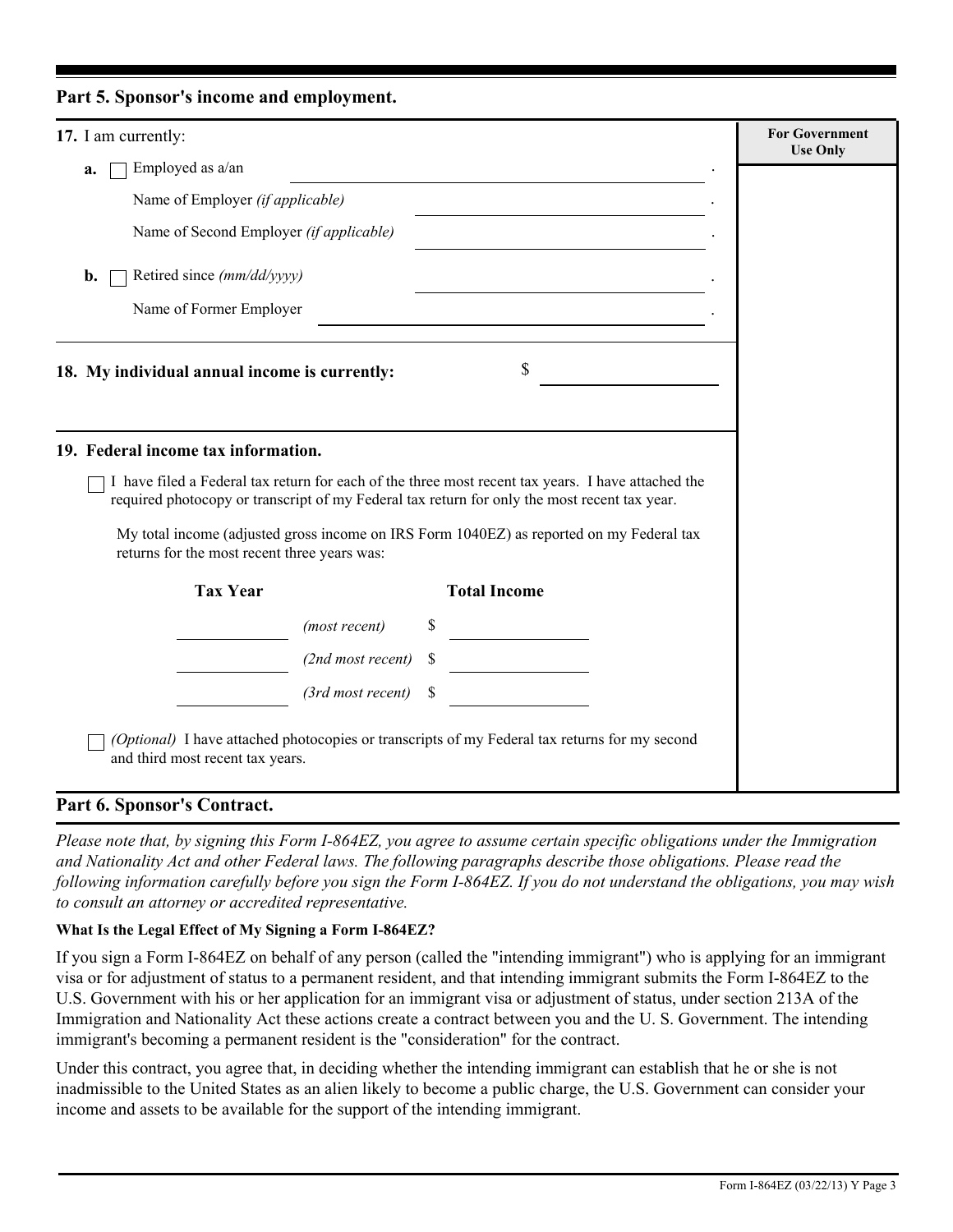# **Part 6. Sponsor's Contract.** *(Continued.)*

## **What If I Choose Not to Sign a Form I-864EZ?**

You cannot be made to sign a Form I-864EZ if you do not want to do so. But if you do not sign the Form I-864EZ, the intending immigrant may not be able to become a permanent resident in the United States.

### **What Does Signing the Form I-864EZ Require Me to Do?**

If an intending immigrant becomes a permanent resident in the United States based on a Form I-864EZ that you have signed, then, until your obligations under the Form I-864EZ terminate, you must:

- Provide the intending immigrant any support necessary to maintain him or her at an income that is at least 125 percent of the Federal Poverty Guidelines for his or her household size (100 percent if you are the petitioning sponsor and are on active duty in the U.S. Armed Forces and the person is your husband, wife, unmarried child under 21 years old.)
- -- Notify USCIS of any change in your address, within 30 days of the change, by filing Form I-865.

#### **What Other Consequences Are There?**

If an intending immigrant becomes a permanent resident in the United States based on a Form I-864EZ that you have signed, then until your obligations under the Form I-864EZ terminate, your income and assets may be considered ("deemed") to be available to that person, in determining whether he or she is eligible for certain Federal means-tested public benefits and also for State or local means-tested public benefits, if the State or local government's rules provide for consideration ("deeming") of your income and assets as available to the person.

This provision does **not** apply to public benefits specified in section 403(c) of the Welfare Reform Act such as, but not limited to, emergency Medicaid, short-term, non-cash emergency relief; services provided under the National School Lunch and Child Nutrition Acts; immunizations and testing and treatment for communicable diseases; and means-tested programs under the Elementary and Secondary Education Act.

#### **What If I Do Not Fulfill My Obligations?**

If you do not provide sufficient support to the person who becomes a permanent resident based on the Form I-864EZ that you signed, that person may sue you for this support.

If a Federal, State or local agency, or a private agency provides any covered means-tested public benefit to the person who becomes a permanent resident based on the Form I-864EZ that you signed, the agency may ask you to reimburse them for the amount of the benefits they provided. If you do not make the reimbursement, the agency may sue you for the amount that the agency believes you owe.

If you are sued, and the court enters a judgment against you, the person or agency that sued you may use any legally permitted procedures for enforcing or collecting the judgment. You may also be required to pay the costs of collection, including attorney fees.

If you do not file a properly completed Form I-865 within 30 days of any change of address, USCIS may impose a civil fine for your failing to do so.

#### **When Will These Obligations End?**

Your obligations under a Form I-864EZ will end if the person who becomes a permanent resident based on a Form I-864EZ that you signed:

- Becomes a U.S. citizen;
- Has worked, or can be credited with, 40 quarters of coverage under the Social Security Act;
- No longer has lawful permanent resident status, and has departed the United States;